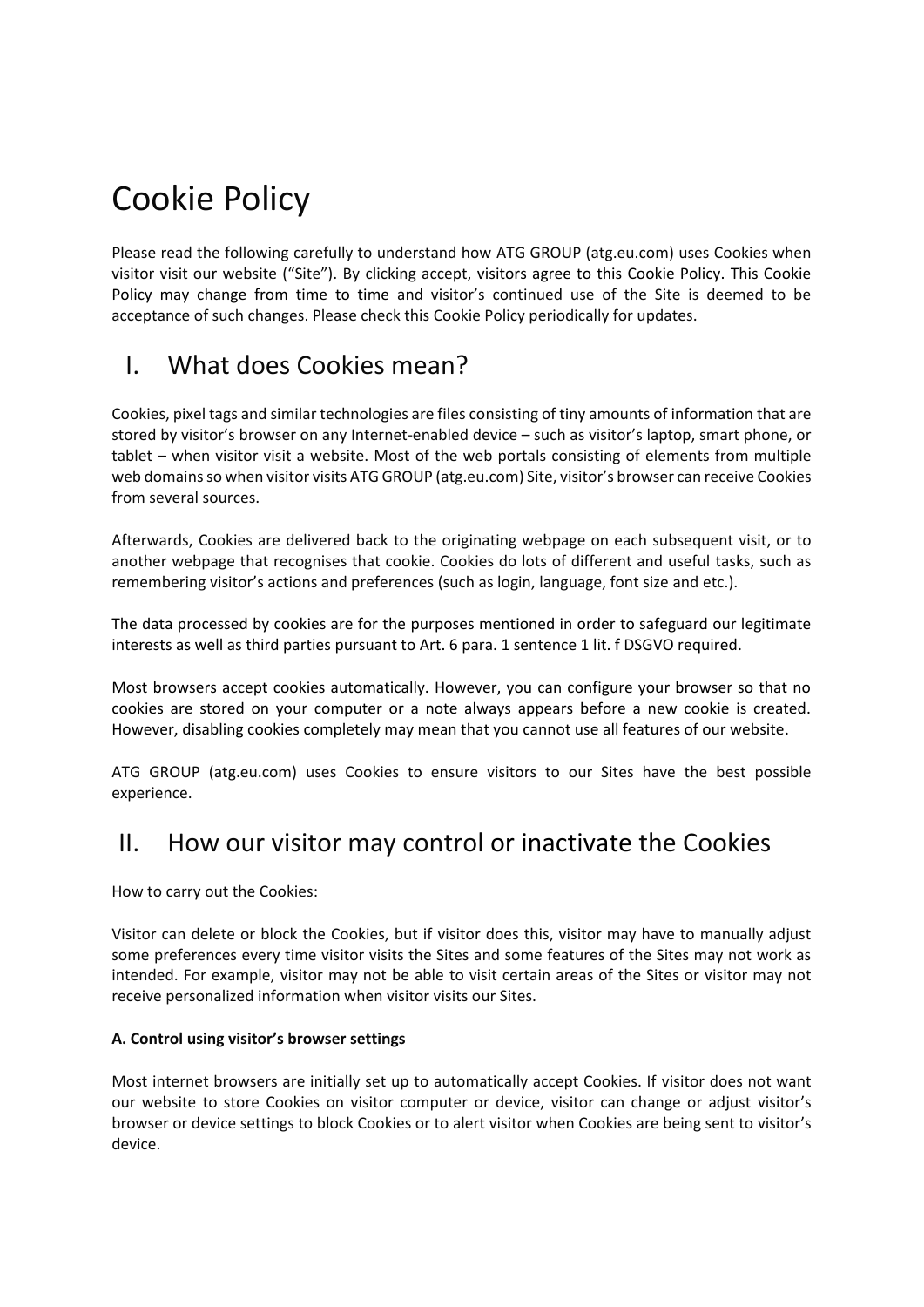If visitor uses different devices to view and access our Sites (e.g. visitor's computer, smartphone, tablet, etc.) visitor will need to ensure that each browser on each device is adjusted to suit visitor's Cookie preferences.

The procedures for changing visitor's settings and Cookies differ from browser to browser. If necessary, use the help function on visitor's browser or click on one of the links below to go directly to the user manual for visitor's browser.

- Disable Cookies in Internet Explorer >> [Click](https://support.microsoft.com/en-us/help/17442/windows-internet-explorer-delete-manage-cookies) here
- Disable Cookies in Chrome >> [Click](https://support.google.com/chrome/answer/95647?hl=en) here
- Disable Cookies in Safari >> [Click](https://support.apple.com/de-de/guide/safari/sfri11471/mac) here
- Disable Cookies in FireFox >> [Click](https://support.mozilla.org/en-US/kb/enable-and-disable-cookies-website-preferences?redirectlocale=en-US&redirectslug=Enabling+and+disabling+cookies) here
- Disable Cookies in Safari IOS >> Click [here](https://support.apple.com/en-gb/HT201265)
- Disable Cookies in Google Android >> [Click](https://support.google.com/chrome/answer/114662?hl=en&ref_topic=3422740&visit_id=1-636650043021695599-602656146&rd=1) here

**More info.** To find out more about Cookies, including how to see what Cookies have been set and how to manage and delete them, visit [www.aboutcookies.org](https://www.aboutcookies.org/) or [www.allaboutcookies.org](https://www.allaboutcookies.org/).

#### **B. Alternative Tools for Exercising Choice**

We, or other parties we do business with, may place or recognize unique Cookies or other technologies placed on visitor's browser when visitor visit our Sites to collect information about visitor's use of the website and visitor's other online activities over time and across different websites and apps, and may use that information to serve interest-based advertisements to visitor as visitor browse the Internet.

To learn more about visitor's choices for receiving interest-based advertising or to opt-out, please review the information below:

- **DAA**: To opt-out of such collection and use for interest-based advertising by the Digital Advertising Alliance (DAA) participating companies, please visit: DAA's [website.](https://www.aboutads.info/choices)
- **EDAA**: To opt-out from the use of information about visitor's online activities for interestbased advertising by European Interactive Digital Advertising Alliance (EDAA) member companies, please visit: EDAA's [website.](https://www.youronlinechoices.eu/)
- **NAI**: To opt-out from the use of information about visitor's online activities for interest-based advertising by Network Advertising Initiative (NAI) member companies, please visit: [NAI's](https://www.networkadvertising.org/choices/) [website.](https://www.networkadvertising.org/choices/)

### III. Cookie Types AGAT GmbH prefers to use

We use different types of Cookies. Some Cookies described below might be stored in visitor's browser.

#### Cookie descriptions

**Strictly Necessary Cookies** are necessary for the operation of our Sites. These Cookies are essential in helping visitor to move around our Sites and use the features, such as accessing secure areas of the Sites.

For example, we may use Strictly Necessary Cookies to: